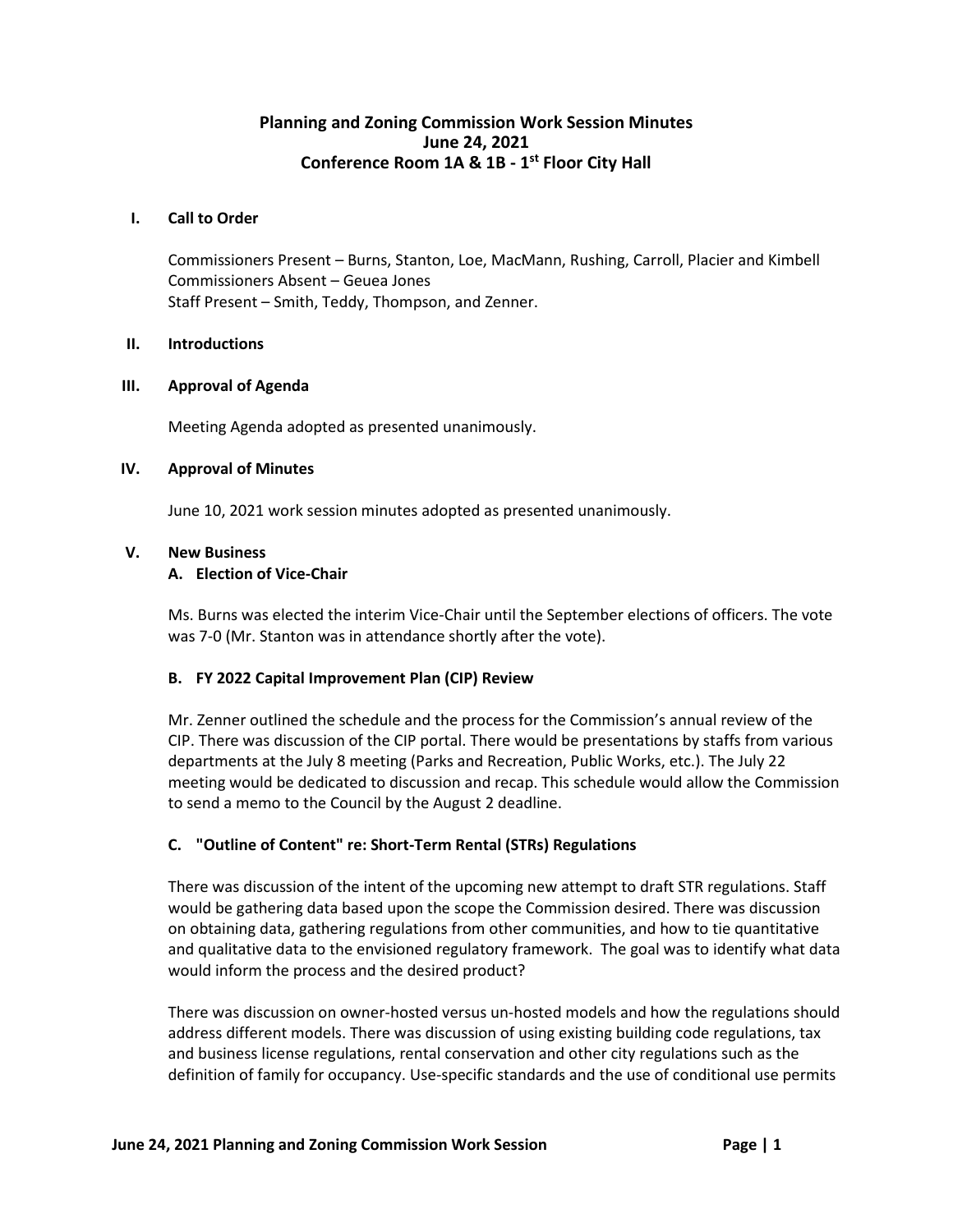was discussed as other tools to achieve desired regulations based upon operational characteristics.

The cross-walk between the UDC in regulating land uses versus the building code in regulating construction and occupancy was discussed and how to integrate the respective codes when they were each updated on different schedules. Enforcement and violation regulation and administration was also discussed.

There was discussion on how to frame topics, objectives, and how to gather research to develop the regulations. Where, who, and how many in terms of ownership characteristics was discussed as data that may be helpful to identify the field of practices and land use characteristics. There was discussion relating to communities that regulate the number of STRs a registrant may have, which was tied to owner-hosted or smaller scale models. The Commission discussed tailoring the code so that it was better able to be enforced and less complicated in administration. There was also discussion on what resources would be needed for regulation and enforcement (time, money, staff, etc.) and available sources of data/software services provided by the market. Residency and how LLCs may be determined was discussed as challenges common to STRs.

Understanding the data would help to understand how, where, if and in what matter STRs affected affordable housing. Updated data would help to know the trend of how many STRs were opening, closing, switching between long and short term rentals, etc. Investor activity would match what they perceive as opportunities.

There were concerns that some neighborhoods were most negatively impacted due to locational reasons. How to protect them or limit the density of STRs in a neighborhood was discussed, as were tools for neighborhoods to use the overlay zoning district tools in the UDC to fully opt-in or opt-out of STRs on a neighborhood-level of geography. The complications and opportunities for this process were discussed. There was a desire to give clear standards so that investors would understand the how, what, and where of the ultimate regulations.

Some Commissioners felt the previous ordinance drafts went too far to try to make too many operators happy and that was part of the problem. It was too complicated. Not everyone would be happy, but the regulations needed to be fair and tied to protecting neighborhoods from negative externalities associated with operations. Whether and how existing operators may or may not be grandfathered was discussed. It would be important to think critically about transition clauses, timelines and related issues.

The Commission spend more time discussing the ability of the building code to regulate and issues related to purpose-built structures for one use and if uses transition. Data scarping and the services of data providers was also discussed. Data that painted a picture of how the use operated in the City would help to right-size the regulations and help to make regulations enforceable and focused on real concerns vs. perceived concerns. It would also help to prepare the Commission on where the friction would arise from potential operators in terms of grandfathering/transition issues. Affordability issues may also be better addressed with data. Staff would update the Commission as data was reviewed/available and work with the Commission to identify data needs and sources in upcoming work sessions.